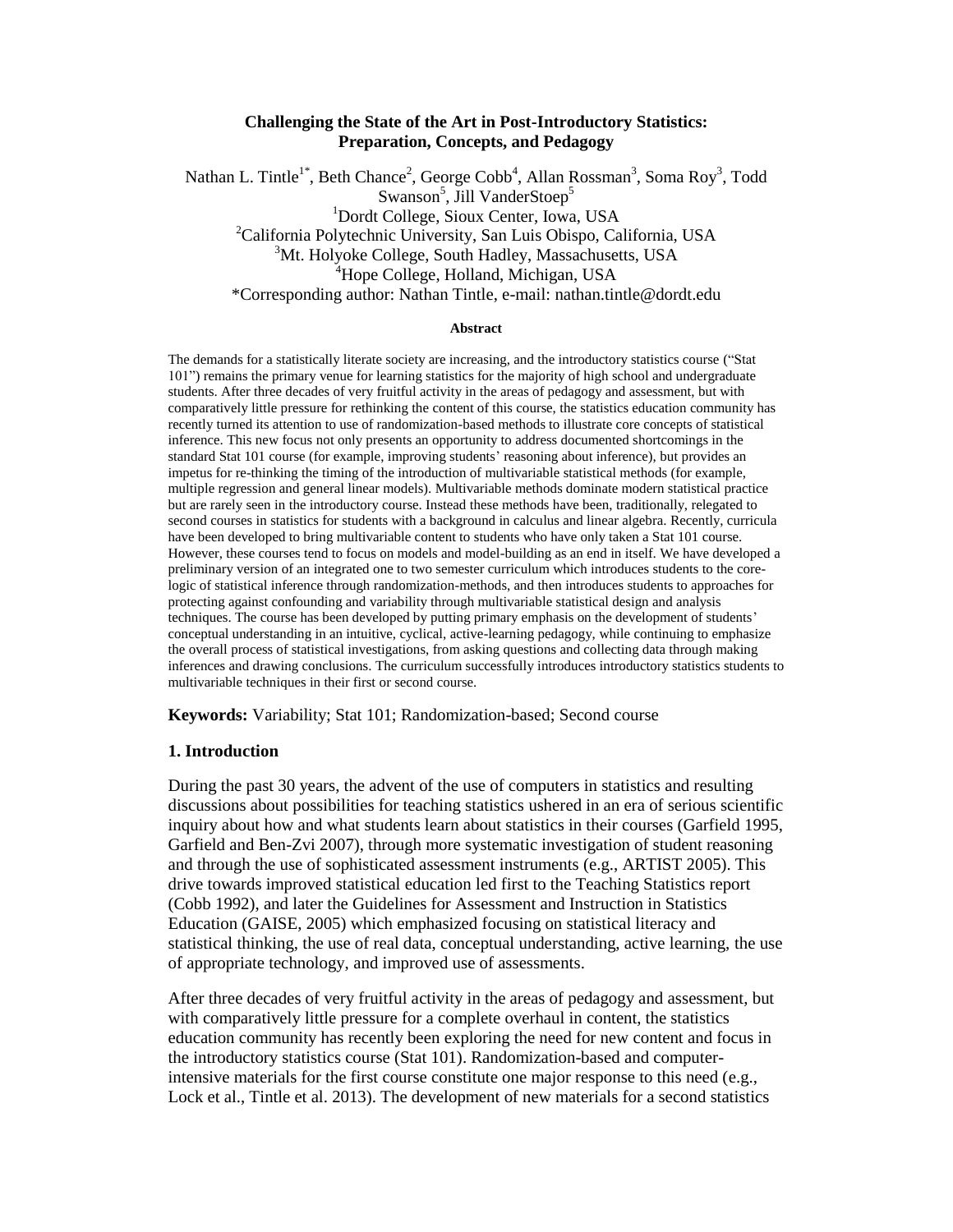course constitutes another response (e.g., Cannon et al. 2013, Kuiper and Sklar 2013). The growing number of proposed alternatives to the traditional course in mathematical statistics constitutes yet a third (e.g., Chihara and Hesterberg 2013; Chance and Rossman, 2013, for more see Cobb (2011)), and there are important others as well (e.g., Nolan and Temple-Lang 2007, Kaplan 2012). The push for different content and focus is driven in large part by external changes which have made drawing conclusions from data ubiquitous in our society. The growing multidisciplinary data tidal wave ("big data") necessitates a more statistically literate society lest its citizens be forced to adopt an all or nothing approach to trusting or mistrusting data-driven decisions.

Randomization approaches (permutation tests, bootstrapping and simulation), which may allow students to more quickly understand and appreciate the core logic of statistical inference (Cobb 2007), are gaining momentum as a reasonable approach for Stat 101, as evidenced by proof-of-concept materials (Lock et al. 2013, Tintle et al. 2013, Tabor and Franklin 2011, among others) and promising early assessment results (Tintle et al. 2011, Tintle et al. 2012). Thus, it could be argued that the motivation behind randomization approaches in Stat 101 is to improve student understanding of the logic of inference through an alternative content approach that is conducive to GAISE pedagogy.

With some momentum and focus for content revision ongoing for Stat 101 via randomization approaches, the second course in statistics is now receiving attention, as the content and focus of the curriculum are dissected. Historically, a student's second course in statistics has been either regression or ANOVA/Design of Experiments, with the vast majority of such courses utilizing calculus and linear algebra concepts, substantially limiting the audience that would take such courses. Increasingly, however, there is a move to consider how methods that now dominate statistical practice (e.g., multiple regression; Switzer and Horton 2007; Lohr 2011) can be brought to the rapidly growing Stat 101 audience—most of whom will never take calculus or linear algebra. One of the most popular books for second courses (Stat 201) has been The statistical sleuth (Ramsey and Schafer, 2013), with the recent addition of two more alternatives, Stat 2: Building models for a world of data (Cannon et al. 2013) and Practicing Statistics: Guided Investigations for the Second Course (Kuiper and Sklar, 2011). The common theme across all of the books is the building of models (e.g., ANOVA; multiple regression; general linear models; ANCOVA)—in fact, the majority of content of these books is devoted to learning the appropriateness and nuances of a variety of multivariable models. One could argue that the approach of these recent Stat 201 courses is a focus on the concept of what a statistical model is and how it should be used.

We applaud the efforts to date which have provided innovative texts so that second courses in statistics can be taught to the multitudes of post-Stat 101 students. We believe that serious discussion about the focus and concepts taught in second courses in Statistics may bring about changes to the curriculum that would more broadly embrace GAISE guidelines and widen the audience of potential post Stat 101 students. Here, we wish to posit that the goal of a second course may not be statistical models themselves, but instead should be the concept and strategies that motivate and structure the modeling process. In the following sections, we will (1) Lay out an alternative conceptual goal of a second course in Statistics—to enhance students' understanding of confounding and variability through an approach which is not model-centered, but is instead, meaningcentered, (2) Present an outline for a curriculum that places conceptual understanding of variability and confounding at the center, (3) Describe preliminary results from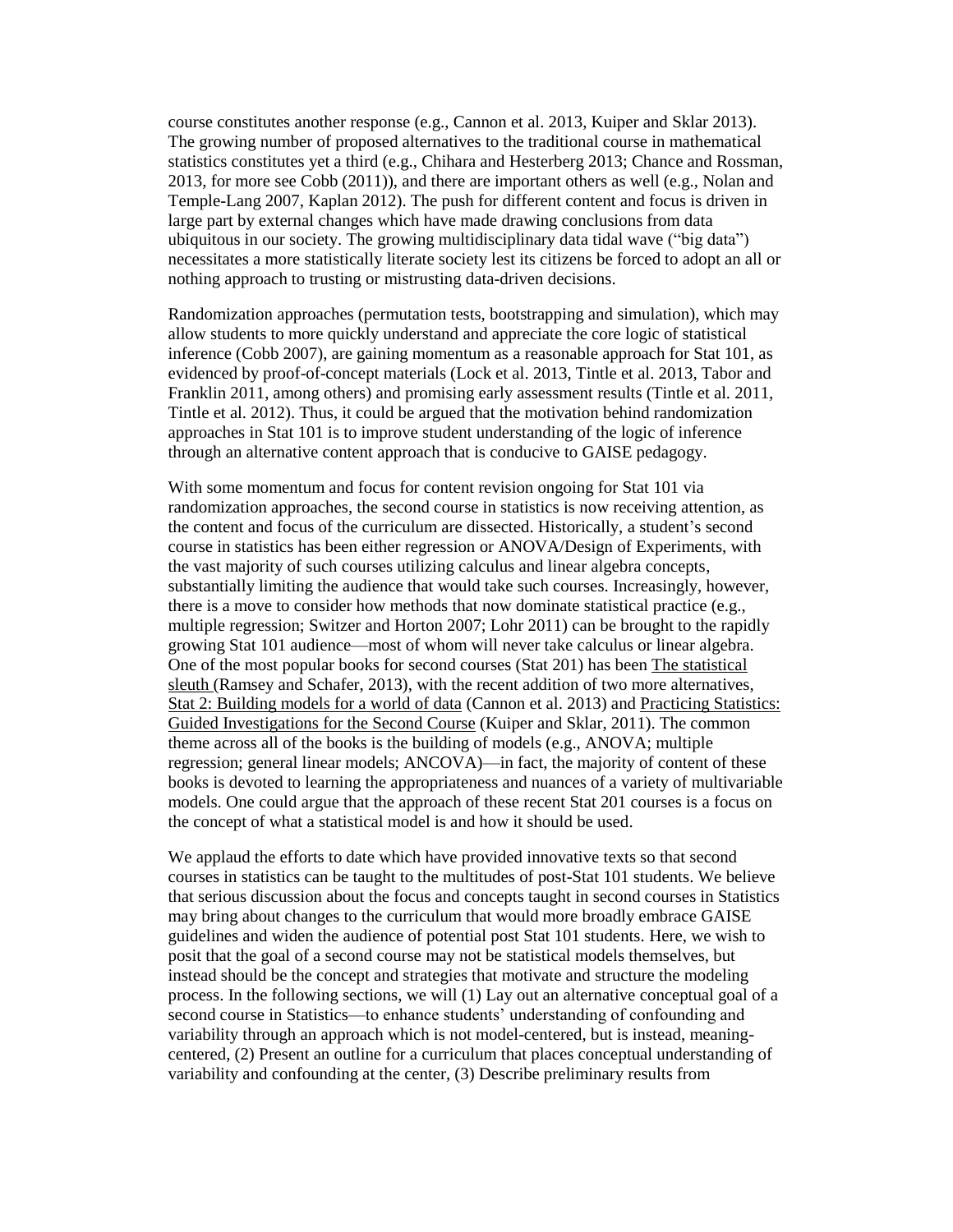implementation of such a curriculum and (4) Conclude with a discussion of potential next steps for the field in discussing second courses in statistics.

## **2. An alternative approach: Not model-centered but meaning-centered**

Much as Cobb has argued (2007) that the goal of Stat 101 should not be the techniques for doing statistics inference, but should be the core logic of inference (an approach facilitated greatly by randomization approaches), we suggest that the goal of a second course in statistics should not be the models for conducting multivariable statistical inference, but should instead be the concepts that underlie the motivation and utility of such models: namely, confounding and variability.

In a first course which focuses on the core logic of inference (e.g., our randomizationtext, Tintle et al. 2013), a major focus is on whether observed data is typical or atypical given certain (null) hypotheses about the process, population, or experiment which generated the data, with randomization and simulation can be used to evaluate strength of evidence against the (null) hypothesis,. Thus, by focusing on the core logic of inference we are often focus on chance variability. Like most Stat 101 courses, ours does not frequently discuss multivariable datasets, instead exploring how chance variability can be evaluated across a variety of tests of one- and two-variables.

In multivariable datasets, confounding between measured (and unmeasured) variables becomes increasingly prominent, with a host of statistical techniques (models) attempting to evaluate the extent of the confounding. Relatedly, co-variation (or lack thereof) between variables and understanding how to minimize co-variation through design and analysis strategies lies at the heart of multivariable data analysis practice.

We suggest that students should better understand how confounding and variability are two major obstacles to learning from data, and that design and analysis decisions can limit the effect of these obstacles. In particular, we argue that enhancing student understanding of these ideas will result in a deeper student understanding of how we can strategize to maximize learning from data and how we can appropriately interpret data. And so, *modeling*, the typical theme of the second course, assists in achieving better student understanding of these concepts, but is not an end in itself.

# **3. An outline for a curriculum that places conceptual understanding of confounding and variability at the center**

If the conceptual goal of a second course in statistics is confounding and variability, the motivation for multivariable models, how does this impact curriculum design decisions? To answer this question, consider that current post Stat 101 courses typically start by focusing on the unity of two variable approaches (e.g., two-sample *t*-test, ANOVA and regression), and then proceed to let the general linear model drive the remaining content, yielding chapters on ANCOVA (analysis of covariance—where a mix of categorical and quantitative explanatory variables predict a quantitative response), variable transformations (e.g., logit transformations; polynomial model fitting), stepwise regression approaches, factors and blocking in randomized experiments, modeling fitting checking parameters, and so forth.

Following the general principles we have embraced in our version of the Stat 101 course (let the main focus drive all content, spiral over key concepts again and again, let conceptual framework and approaches take precedence over mathematical formulations,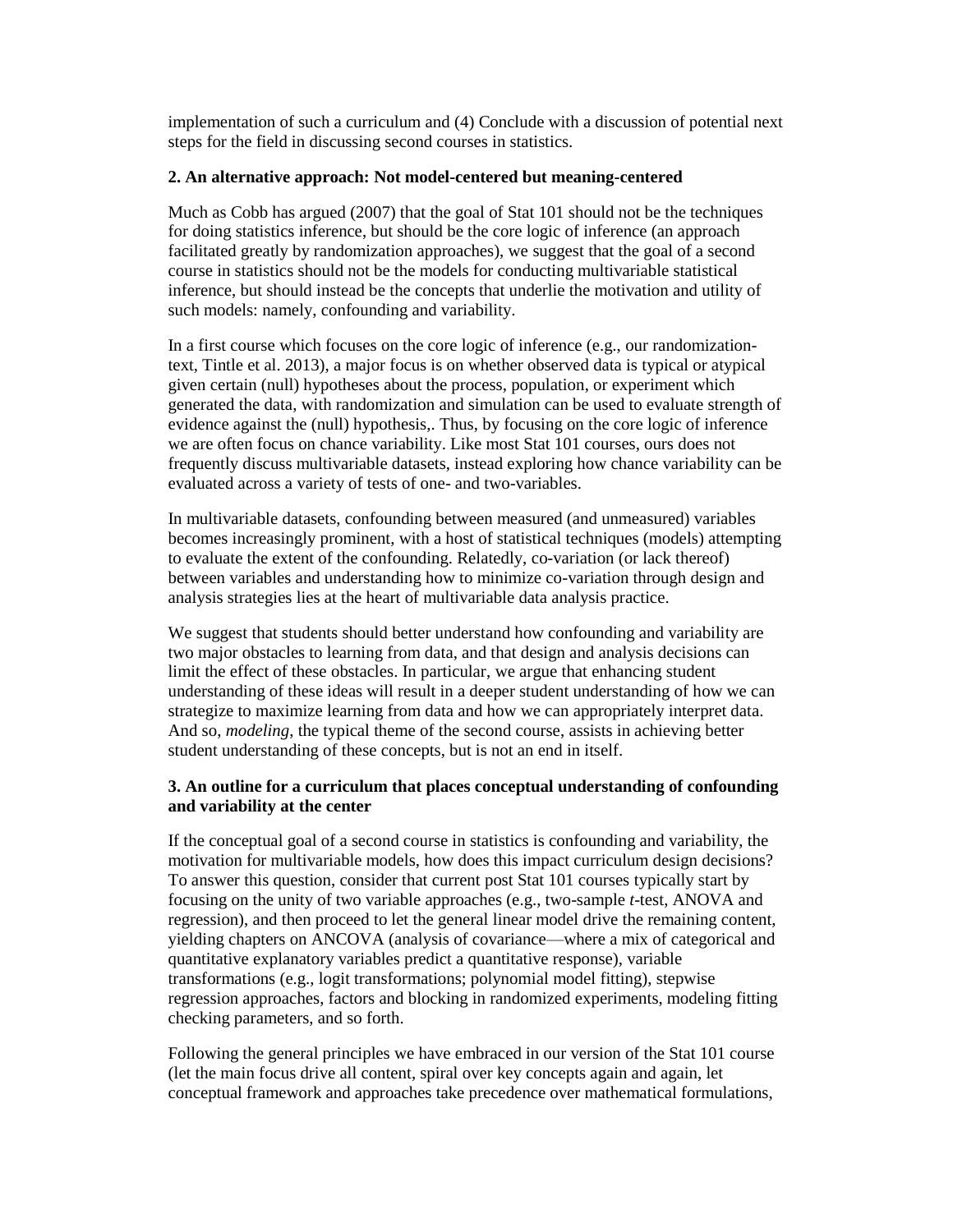etc.), we have designed a preliminary version of a second course. In our preliminary version, we have developed chapters which immediately follow our Stat 101 (randomization-based) course chapters. In summary, the Stat 101 chapters move through three units: Unit #1 (Ch 1-4): The four pillars of statistical inference (Significance, Estimation, Generalizability and Causation), Unit #2 (Ch 5-7): Analyzing two groups (proportions, means, and paired data) and Unit #3 (Ch 8-11): Analyzing more general situations (ANOVA, Chi-square and Regression). In our preliminary version of Unit #4: Confounding and Variation—Two substantial hindrances to drawing conclusions from data, we have developed the following 7 Chapters.

## *Unit #4: Confounding and Variation---Two substantial hindrances to drawing conclusions from data* (Second course material)

*Ch 12: Stepping back and identifying the two major themes of statistical analysis (confounding and variation)-* a review chapter which keys on the ideas of confounding and variation as they have been introduced and explored throughout Units #1, 2 and 3. *Ch 13: Blocked study designs to assess confounding and variability-* a chapter which introduces blocking as an explicit way to address confounding (by limiting within group variability) for measurable confounding variables, instead of leaving their values "up to chance"; reviews paired designs for observational data as a corollary to experimental blocking

*Ch 14: Analysis of confounding variables (simulation, ANOVA, and regression)-* a chapter exploring simulation and theory-based approaches to comparing multiple groups in block designs; considers ANOVA as an approach to attribute variation to different variables; introduces indicator variables/regression model as an equivalent alternative to ANOVA, that also allows for analytic control of confounding variables in observational data.

*Ch 15: Factorial designs to address variability and confounding-* a chapter extending the idea of designing randomized experiments and observational studies to situations with multiple explanatory variables of interest

*Ch 16: Analysis of factorial designs and observational studies with confounding variables-* a chapter extending the ANOVA and regression approaches to experiments and observational studies with multiple explanatory variables of interest

*Ch 17: Special topics in multiple regression (linear trend test, multi-category explanatory variables, step-wise regression etc.)* – a chapter focusing on special applications and uses of the multiple regression model

*Ch 18: Variable transformations in multiple regression models (response and explanatory variable transformations)-* a chapter focusing on variable transformations and their utility in multiple regression models

The pedagogical focus of the second course continues our general approach to the first course, which uses guided exploration and

# **4. Describe preliminary results from implementation of such a curriculum**

We developed and implemented such a curriculum in spring 2013 with 68 students in 3 sections of the class, at two institutions taught by two different instructors. Successful completion of the course as indicated by performance on a final exam, multiple class data design and analysis projects and a newly developed assessment test suggest that the curriculum has potential for preparing students well for the ideas of confounding and variation, while sacrificing little in terms of technical ability to design and analyze multivariable research studies and interpret multivariable research studies. We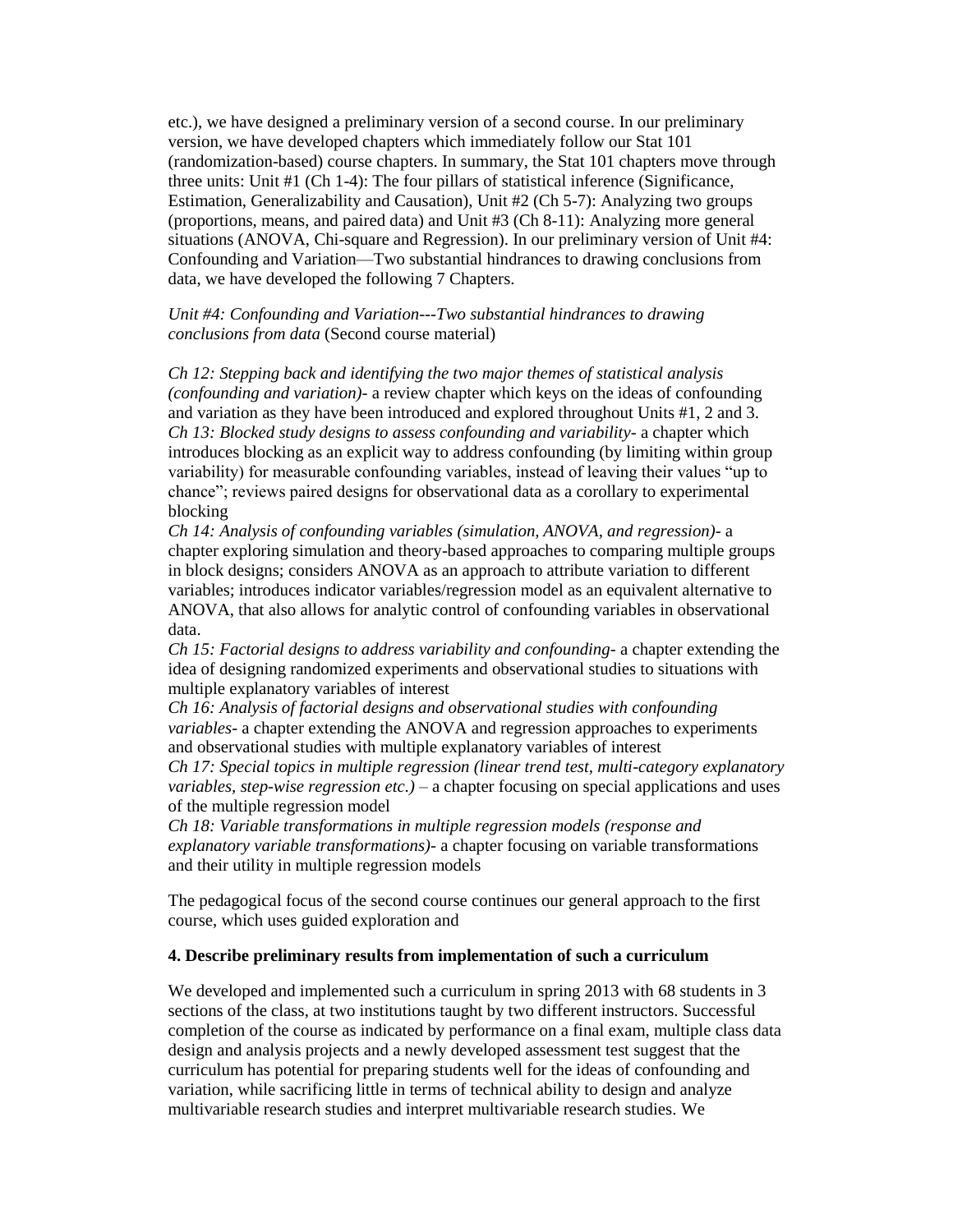successfully implemented the curriculum with two different groups of students (1) a group of students who took a semester long randomization-based Stat 101 course and (2) a more mathematically mature group of students who took a half-semester, accelerated randomization-based stat 101 course (providing them the entirety of Units 1-4 in a single semester).

# **5. Open questions, next steps, and challenges to the field**

Recent advances in understanding student learning in statistics and assessment, along with unprecedented changes in the methods used in statistical practice and a rapidly growing Stat 101 audience have all contributed to providing the statistics education community a grand opportunity to reshape Stat 101 and beyond. We have argued that most current Stat 201 courses focus on the concept of model, yet other options may exist. We argue that the concepts of confounding and variation are multivariable concepts that students should deepen their understanding of, and that models are a tool to provide that enhanced understanding. We have developed preliminary materials for such a course, and have observed positive student outcomes. However, many important questions remain.

At the forefront of these questions is whether confounding and variation are, in fact the concepts most important for students in post-Stat 101 courses. Running counter to argument that they are, is recognition that for purposes of description or prediction, confounding and variation may not be the most important concepts. This is an area for future discussion and debate among statistics educators. Furthermore, although we have developed an outline and preliminary materials for such a course and seen reasonable assessment results to date, given the preliminary state of the developed materials and that the second course itself is a relatively newcomer to the statistics education field, little is known about student performance and retention in such courses. A paramount need, in conjunction with community consensus about content in a second course in statistics is the development of valid and reliable assessment instruments and items. We have developed a preliminary assessment tool, but further reliability and validity testing is needed. Importantly, if the goal of the second course can be summarized by saying students should better understand confounding and variation, this presumes a basic level of understanding is obtained by students in the first course. What this understanding is and how to build on it well remain important questions worth answering. Our approach to the first course builds a stronger foundation of students' conceptual understanding which should enhance development of second course content. Finally, numerous implementation questions exist (e.g., randomized complete block design first or generalized block design? Connect the ideas of blocking and stratified sampling?).

# **6. Conclusions**

Rapid growth in Stat 101 enrollments combined with a dramatic rise in the use of multivariable statistical approaches have presented the statistics education community with an unprecedented opportunity to think about the second course in statistics. Initial approaches have reduced the barriers to entry for such a course by developing curricula that do not rely on knowledge of calculus and linear algebra. However, in such courses statistical models become a conceptual focus. We argue that the motivation for such models, addressing confounding and variation through design and analysis strategies should be the focus, with models as an end themselves. We have outlined, developed and pilot-tested such a curriculum with promising initial results. Further discussion of conceptual goals for post-Stat 101 students are needed in order to drive further curricular innovation.